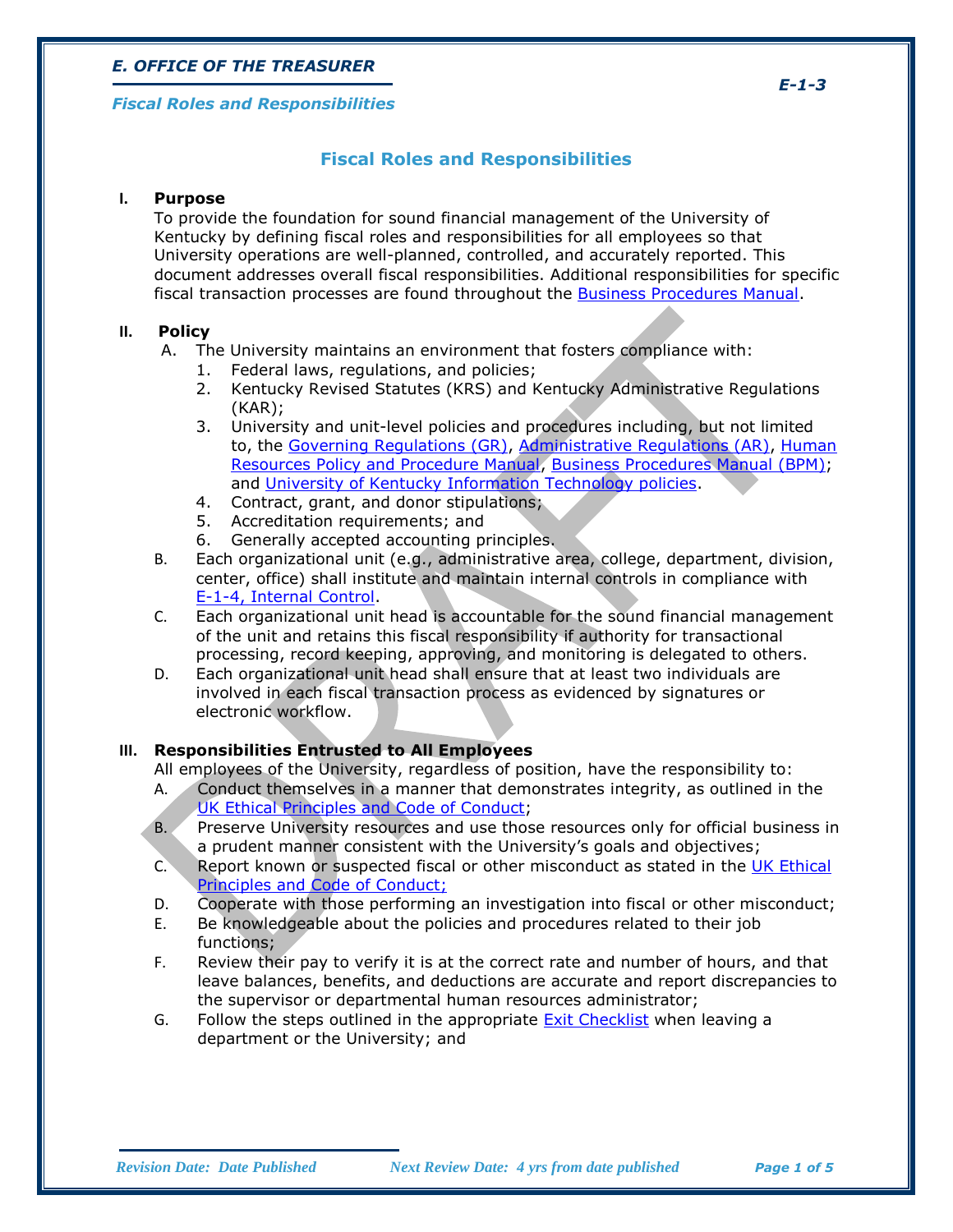#### *Fiscal Roles and Responsibilities*

- H. Depending on level of involvement with fiscal transactions:
	- 1. Handle contracts for purchases through the Purchasing Department and ensure that contracts for purchasing and providing goods and services are reviewed by Legal Counsel in compliance with [AR 8:3, Contract and](http://www.uky.edu/Regs/files/ar/ar8-3.pdf)  [Transaction Approval Authority;](http://www.uky.edu/Regs/files/ar/ar8-3.pdf)
	- 2. Ensure transactions are authorized and in compliance with policies;
	- 3. Initiate, enter and/or process transactions in a timely manner;
	- 4. Verify funds are available prior to expenditure; and
	- 5. Maintain supporting documentation in accordance with the [records retention](http://libraries.uky.edu/libpage.php?lweb_id=300&llib_id=13)  [schedule](http://libraries.uky.edu/libpage.php?lweb_id=300&llib_id=13) and provide to auditors or central units when requested.

## **IV. Fiscal Responsibilities of Administrators**

Administrators, including the President, Provost, executive and administrative officers, area fiscal officers, chairs, directors, principal investigators, others functioning as department head, and those functioning as departmental business administrators (irrespective of job classification), have additional fiscal responsibilities specific to their roles:

- A. President
	- 1. Per [GR Part III, The President of the University,](http://www.uky.edu/Regs/files/gr/gr3.pdf) the president has full authority and responsibility for financial operations of the institution.
	- 2. AR [1:1, University of Kentucky Administrative Organization,](http://www.uky.edu/Regs/files/ar/ar1-1.pdf) further defines the president's fiscal role to include responsibility for the following:
		- a. Official communications with government agencies, including related policy and budgetary matters;
		- b. Policy, planning, and coordination of business and administrative services; and
		- c. Management and interpretation of all policies and regulations.
	- 3. As the chief executive officer of the University, the President is responsible for: a. Creating the "tone at the top" by providing leadership that promotes integrity, ethics, and a positive control environment; and
		- b. Ensuring that all other executive and administrative officers are aware of their fiscal responsibilities as outlined in sections B through E below.
- B. Executive and administrative officers, including but not limited to the Provost, executive vice presidents, vice presidents, Controller, associate/assistant vice presidents, associate/assistant provosts, deans, and directors shall:
	- 1. Provide leadership that promotes integrity, ethics, and an expectation that all employees follow policies and procedures;
	- 2. Establish delegations of signatory and/or approval authority of transactional documents in writing as directed in AR [8:3;](http://www.uky.edu/Regs/files/ar/ar8-3.pdf)
	- 3. Provide guidance and direction to faculty and staff in carrying out any assigned fiscal duties, ensuring that all employees in their area(s) are knowledgeable about their responsibility and accountability for the operations of their area;
	- 4. Ensure that the financial report review takes place, as outlined in [Section V](#page-3-0) below, and that appropriate investigative, monitoring, reporting, and remedial actions are initiated as a result of the review process; and
	- 5. Ensure that their employees are informed of their responsibilities outlined in sections C, D, and E below.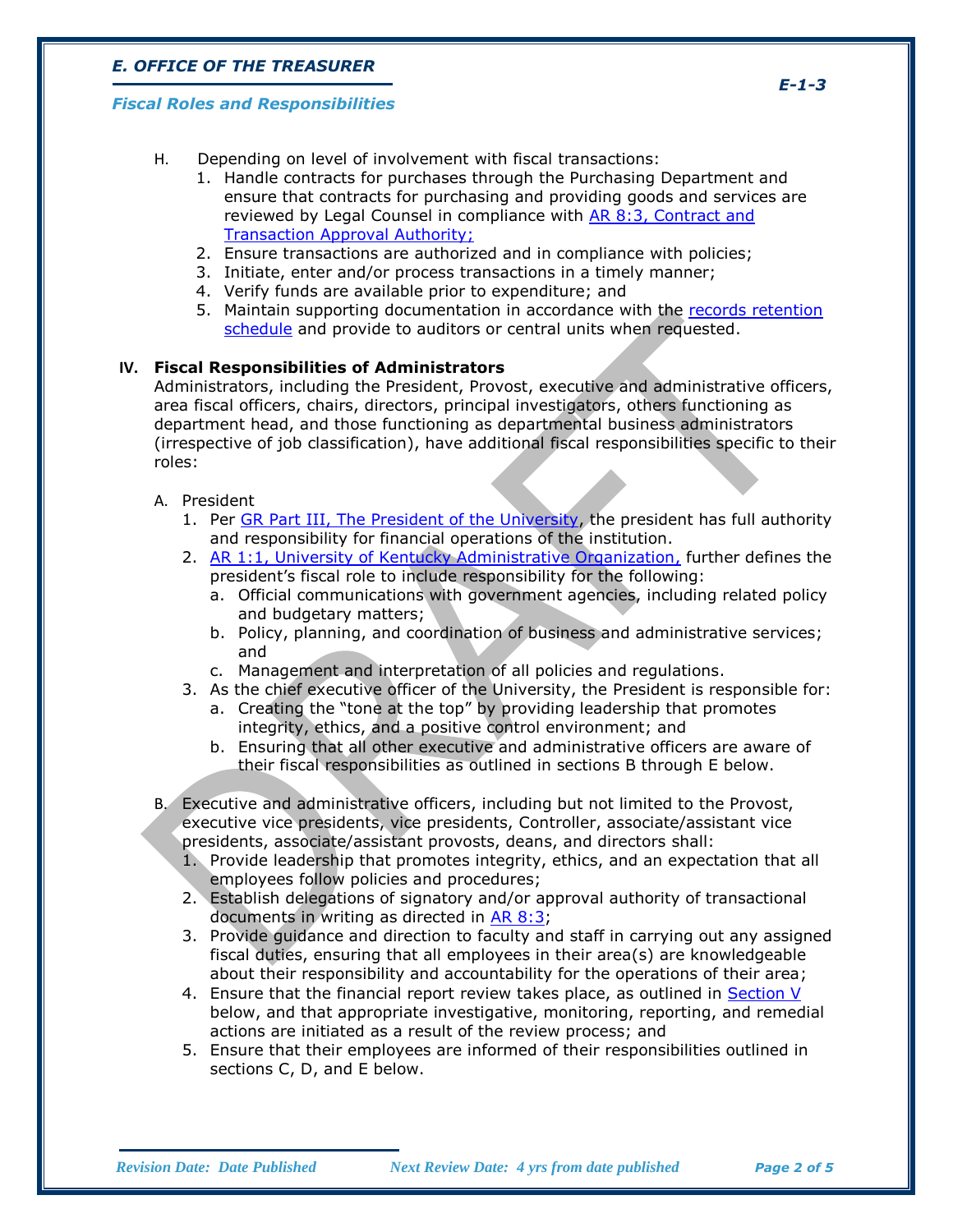### *Fiscal Roles and Responsibilities*

- C. Area fiscal officers, appointed by the President, Provost, and executive vice presidents, shall:
	- 1. Provide effective stewardship of area resources;
	- 2. Develop and implement budgets for the area;
	- 3. Implement and evaluate policies and procedures specific to the area; and
	- 4. Act as liaison between area units and central offices to enhance communication and resolve fiscal and policy issues.
- D. Chairs, directors, principal investigators (PIs), and others functioning as heads of units or projects shall:
	- 1. Develop, adopt, implement, follow, and/or monitor internal controls for all fiscal processes;
	- 2. Ensure that all employees in their respective units are informed of and perform their responsibilities as outlined in section E below; and
	- 3. PIs of multi-disciplinary sponsored projects are responsible for the administration and fiscal oversight of the entire project, regardless of the employees' "home" organizational units.
- E. Departmental unit administrators or equivalents, who are a unit's or project's primary business officer, shall be knowledgeable, responsible, and accountable for the fiscal transactions of their units or projects. To ensure that strong internal controls are in place, these individuals shall:
	- 1. Assist in setting a tone within their respective units (and the University as a whole) for ethical conduct and integrity, as outlined in the [UK Ethical Principles](http://www.uky.edu/Legal/ethicscode.htm)  [and Code of Conduct;](http://www.uky.edu/Legal/ethicscode.htm) [A01-005 UK HealthCare Code of Ethics;](http://www.hosp.uky.edu/policies/viewpolicy.asp?PolicyManual=10&PolicyID=771) [AR7:2 Research](http://www.uky.edu/Regs/files/ar/ar7-2.pdf)  [Conflict of Interest and Financial](http://www.uky.edu/Regs/files/ar/ar7-2.pdf) Disclosure Policy; and [AR7:9 Institutional](http://www.uky.edu/Regs/files/ar/ar7-9.pdf)  [Conflicts of Interest Involving Research;](http://www.uky.edu/Regs/files/ar/ar7-9.pdf)
	- 2. Participate in the financial report review process, as outlined in [Section V](#page-3-0) below, and initiating appropriate investigative, monitoring, reporting, and remedial action as a result of the review process;
	- 3. Work with deans, department chairs, directors, PIs, and faculty and staff of the unit to ensure the understanding of and compliance with University and unitlevel policies, sponsor guidelines, and procedures;
	- 4. Serve as the primary resource for faculty and staff in the unit regarding all relevant policies, procedures, laws, regulations, and sponsor or donor restrictions related to the performance of their assigned fiscal duties;
	- 5. Ensure unit faculty and staff are adequately trained and fully understand their assigned responsibilities and personal accountability, including usage of financial and administrative systems;
	- 6. Ensure all transactions are:
		- a. authorized in accordance with the established approval authority,
		- b. in compliance with University policies and procedures,
		- c. allowable within grant/contract budgets and sponsor guidelines,
		- d. recorded in the appropriate functional area, account, and cost object, and
		- e. recorded in a timely manner to the correct accounting period;
	- 7. Maintain on file or submit to the appropriate University administrative office original supporting documentation for each fiscal transaction in accordance with minimum documentation levels and time periods specified by the [records](http://libraries.uky.edu/libpage.php?lweb_id=300&llib_id=13)  [retention schedule;](http://libraries.uky.edu/libpage.php?lweb_id=300&llib_id=13)
	- 8. Document organizational policies and procedures in an Administrative Manual; (The [Administrative Manual Template](https://sharepoint.uky.edu/InternalAudit/Samples%20%20Templates/Administrative%20Manual%20Template%20(2).pdf) is provided by Internal Audit; however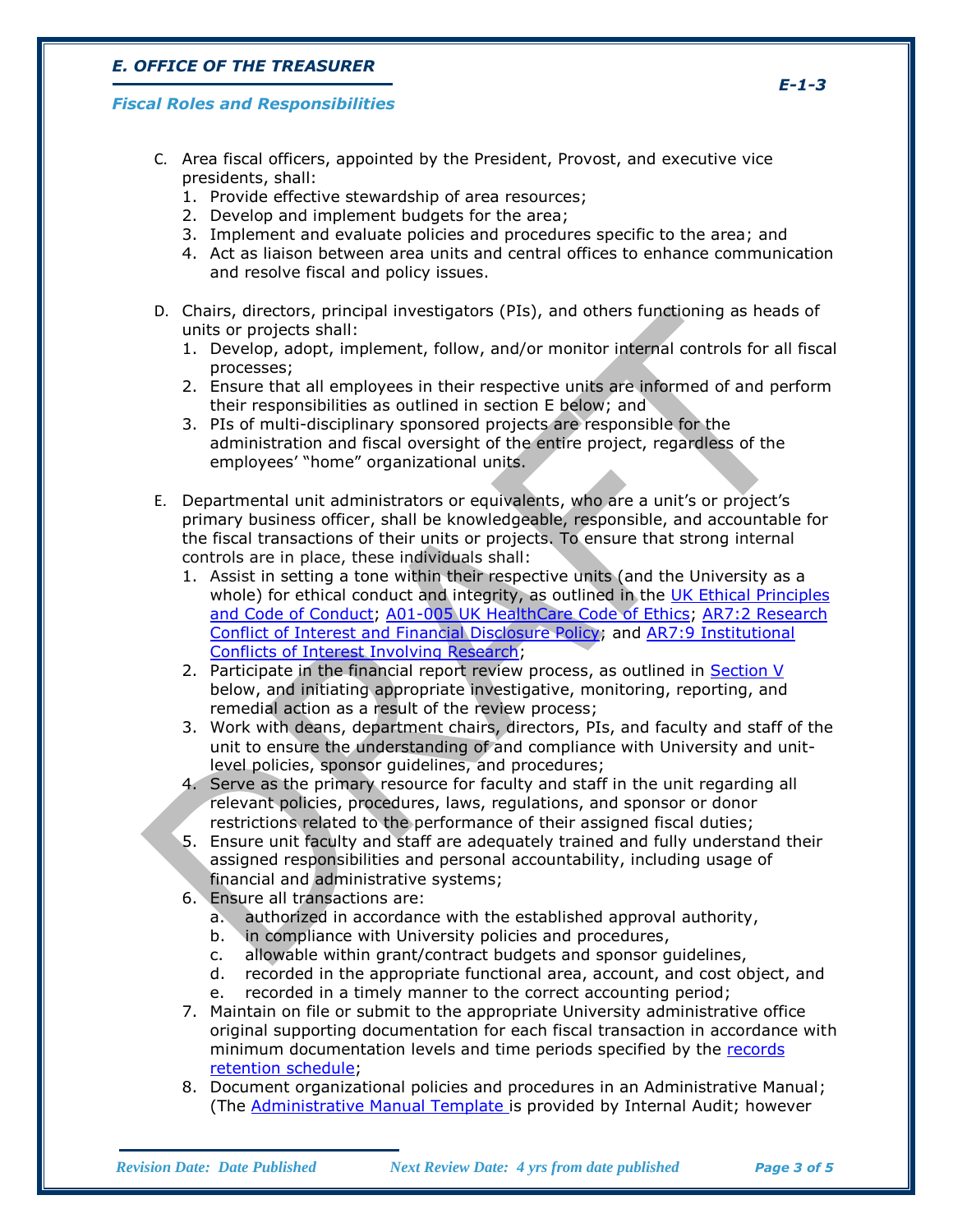#### *Fiscal Roles and Responsibilities*

individual departmental manuals may be more or less detailed than the example.)

- 9. Continuously assess, adjust, and recommend improvements to internal controls;
- 10. Develop, implement, and monitor budgets (including those for grants and contracts) that align with their respective unit's operational plans and support the University's strategic plan;
- 11. Follow the steps outlined in the appropriate [Exit Checklist](http://www.uky.edu/HR/ExitHome.html) when an employee leaves the unit or the University;
- 12. Inform the responsible University officer in a timely manner regarding:
	- a. communications from sponsors, donors, and regulatory agencies, concerning issues of noncompliance,
	- b. inappropriate reporting of financial information,
	- c. questionable expenses, and
	- d. allegations of fraud or suspected fraud; and
- 13. Ensure that all equipment, vehicles, and facilities are scanned, purposed, and inventoried annually or as otherwise required by section E-12 of the BPM and departmental policies.

#### **V. Procedures for Financial Report Review Process**

- <span id="page-3-0"></span>A. For some transactions, the financial report review process serves as the primary method for detecting errors, omissions, and fraud. The review shall take place at least monthly in compliance with [E-17-6 Monthly Statement.](http://www.uky.edu/EVPFA/Controller/files/BPM/E-17-6.pdf) The employee designated by the responsible officer (e.g., department chair, director, principal investigator, or department head equivalent) shall perform the financial report review process to ensure that:
	- 1. Fiscal transactions are processed and recorded in accordance with generally accepted accounting principles; adhere to the University's accounting policies and sponsor or donor stipulations; and are posted in the appropriate accounting period;
	- 2. All ledger sheet activity, accounts receivable, clearing accounts, deferred revenue, inventory, and prepaid expenses are reconciled to the responsible unit's supporting documents on a monthly basis;
	- 3. All reconciling items are resolved promptly;
	- 4. All fiscal transactions placed in suspense accounts are resolved at least monthly;
	- 5. The fiscal transactions represent proper use of University resources;
	- 6. Available resources are sufficient to cover the fiscal transactions, considering all outstanding commitments; and
	- 7. Financial reports, reconciliations, and issues are reviewed and discussed with the responsible officer at least quarterly.
- B. The designated employee shall initiate the appropriate investigative, reporting, and remedial action as a result of the [financial report review](#page-3-0) process such as:
	- 1. Transferring the cost to an appropriate alternate cost object in the event costs incurred and charged to a sponsored project are not allowable;
	- 2. Taking corrective action for any identified or anticipated deficits;
	- 3. Reporting any events in accordance with [UK Ethical Principles and Code of](http://www.uky.edu/Legal/ethicscode.htm)  [Conduct;](http://www.uky.edu/Legal/ethicscode.htm) [A01-005 UK HealthCare Code of Ethics;](http://www.hosp.uky.edu/policies/viewpolicy.asp?PolicyManual=10&PolicyID=771) [AR7:2 Research Conflict of](http://www.uky.edu/Regs/files/ar/ar7-2.pdf)  [Interest and Financial Disclosure Policy;](http://www.uky.edu/Regs/files/ar/ar7-2.pdf) and/or [AR7:9 Institutional Conflicts of](http://www.uky.edu/Regs/files/ar/ar7-9.pdf)  [Interest Involving Research;](http://www.uky.edu/Regs/files/ar/ar7-9.pdf)